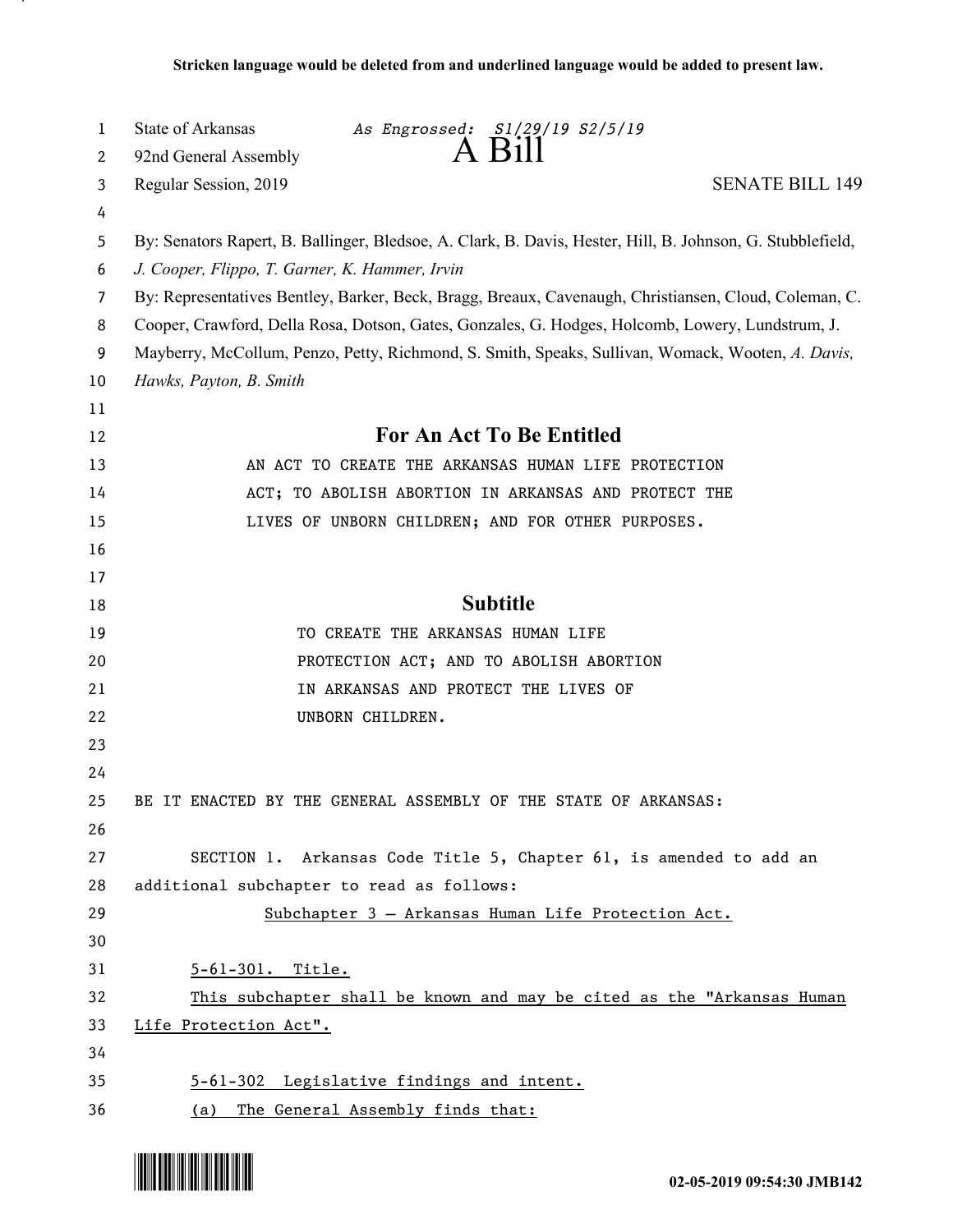| 1  | It is time for the United States Supreme Court to redress<br>(1)              |
|----|-------------------------------------------------------------------------------|
| 2  | and correct the grave injustice and the crime against humanity which is being |
| 3  | perpetuated by their decisions in Roe v. Wade, Doe v. Bolton, and Planned     |
| 4  | Parenthood v. Casey;                                                          |
| 5  | The United States Supreme Court committed a grave injustice<br>(2)            |
| 6  | and a crime against humanity in the Dred Scott decision by denying personhood |
| 7  | to a class of human beings, African-Americans;                                |
| 8  | The United States Supreme Court also committed a grave<br>(3)                 |
| 9  | injustice and a crime against humanity by upholding the "separate but equal"  |
| 10 | doctrine in Plessy v. Ferguson which withdrew legal protection from a class   |
| 11 | of human beings who were persons under the United States Constitution,        |
| 12 | African-Americans;                                                            |
| 13 | $(4)$ A crime against humanity occurs when a government withdraws             |
| 14 | legal protection from a class of human beings resulting in severe deprivation |
| 15 | of their rights, up to and including death;                                   |
| 16 | (5) In Brown v. Board of Education, the United States Supreme                 |
| 17 | Court corrected its own grave injustice and crime against humanity created in |
| 18 | Plessy v. Ferguson by overruling and abolishing the fifty-eight-year-old      |
| 19 | "separate but equal" doctrine, thus giving equal legal rights to African-     |
| 20 | Americans;                                                                    |
| 21 | Under the doctrine of stare decisis, the three (3) abortion<br>(6)            |
| 22 | cases mentioned in subdivisions (a)(2), (a)(3), (a)(4), and (a)(5) of this    |
| 23 | section meet the test for when a case should be overturned by the United      |
| 24 | States Supreme Court because of significant changes in facts or laws,         |
| 25 | including without limitation the following:                                   |
| 26 | The cases have not been accepted by scholars, judges,<br>(A)                  |
| 27 | and the American people, as witnessed to by the fact that these cases are     |
| 28 | still the most intensely controversial cases in American history and at the   |
| 29 | present time;                                                                 |
| 30 | New scientific advances have demonstrated since 1973<br>(B)                   |
| 31 | that life begins at the moment of conception and the child in a woman's womb  |
| 32 | is a human being;                                                             |
| 33 | Scientific evidence and personal testimonies document<br>(C)                  |
| 34 | the massive harm that abortion causes to women;                               |
| 35 | The laws in all fifty (50) states have now changed<br>(D)                     |
| 36 | through "Safe Haven" laws to eliminate all burden of child care from women    |

02-05-2019 09:54:30 JMB142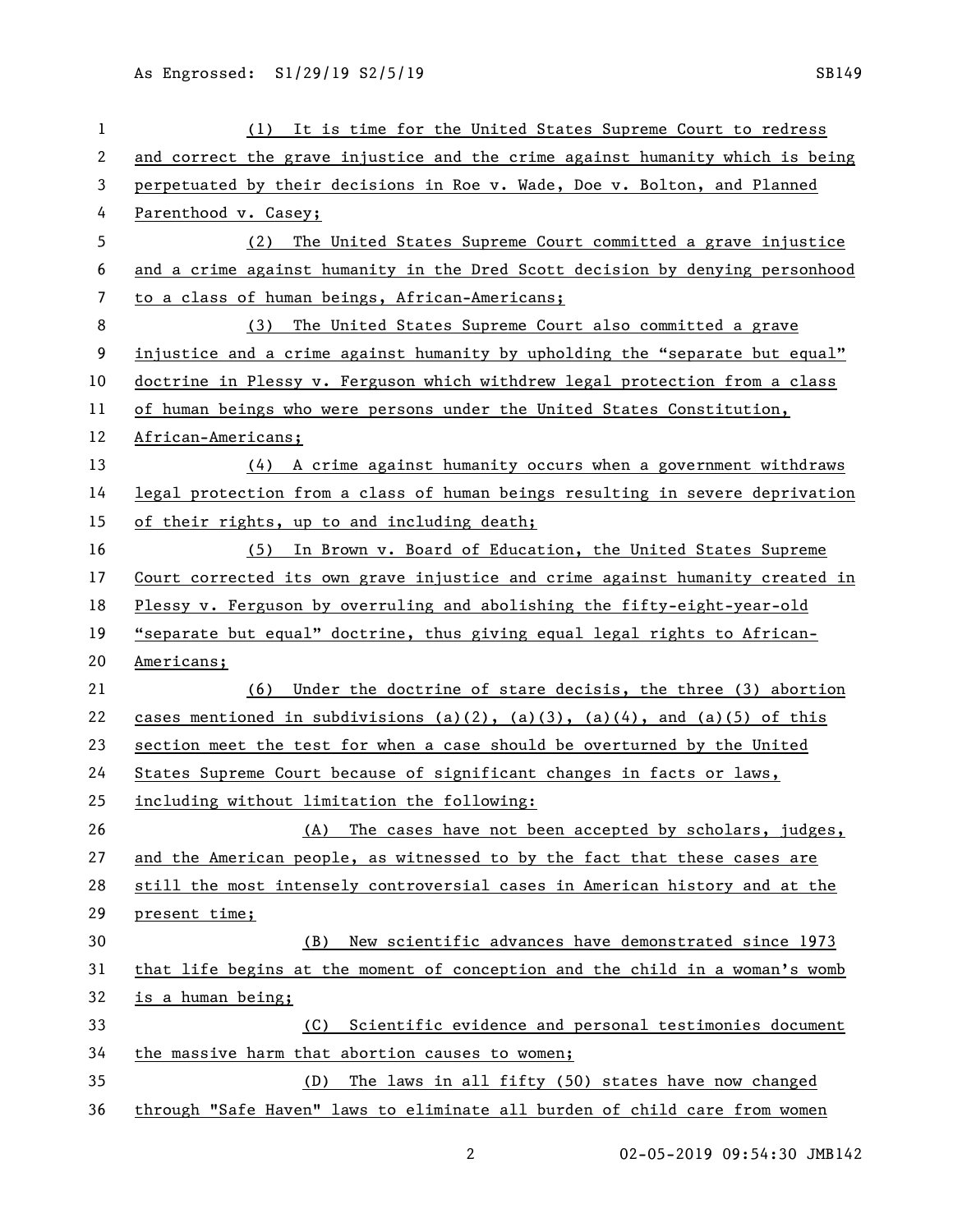| $\mathbf{1}$ | who do not want to care for a child; and                                        |
|--------------|---------------------------------------------------------------------------------|
| 2            | Public attitudes favoring adoption have created a<br>(E)                        |
| 3            | culture of adoption in the United States with many families waiting long        |
| 4            | periods of time to adopt newborn infants;                                       |
| 5            | Before the United States Supreme Court decision of Roe v.<br>(7)                |
| 6            | Wade, Arkansas had already enacted prohibitions on abortions under § 5-61-101   |
| 7            | et seq., and authorized the refusal to perform, participate, consent or         |
| 8            | submit to an abortion under $\S$ 20-16-601;                                     |
| 9            | (8) Arkansas Constitution, Amendment 68, states that the policy                 |
| 10           | of Arkansas is to protect the life of every unborn child from conception        |
| 11           | until birth and that public funds shall not be used to pay for any abortion     |
| 12           | except to save the life of the mother;                                          |
| 13           | (9) Arkansas passed the Arkansas Heartbeat Protection Act, § 20-                |
| 14           | 16-1301 et seq., in 2013 which shows the will of the Arkansas people to save    |
| 15           | the lives of unborn children;                                                   |
| 16           | (10) Arkansas has continued to pass additional legislation in                   |
| 17           | 2015 and 2017 that further shows the will of the Arkansas people to save the    |
| 18           | lives of unborn children;                                                       |
| 19           | $(11)(A)$ Since the decision of Roe v. Wade, approximately sixty                |
| 20           | million sixty-nine thousand nine hundred seventy-one $(60, 069, 971)$ abortions |
| 21           | have ended the lives of unborn children.                                        |
| 22           | (B) In 2015, six hundred thirty-eight thousand one hundred                      |
| 23           | sixty-nine (638,169) legal induced abortions were reported to the Centers for   |
| 24           | Disease Control and Prevention from forty-nine (49) reporting areas in the      |
| 25           | United States.                                                                  |
| 26           | (C) The Department of Health reports that three thousand                        |
| 27           | two hundred forty-nine $(3,249)$ abortions took place in Arkansas during 2017,  |
| 28           | including abortions performed on out-of-state residents; and                    |
| 29           | (12) The State of Arkansas urgently pleads with the United                      |
| 30           | States Supreme Court to do the right thing, as they did in one of their         |
| 31           | greatest cases, Brown v. Board of Education, which overturned a fifty-eight-    |
| 32           | year-old precedent of the United States, and reverse, cancel, overturn, and     |
| 33           | annul Roe v. Wade, Doe v. Bolton, and Planned Parenthood v. Casey.              |
| 34           | (b) It is the intent of this subchapter to ensure that abortion in              |
| 35           | Arkansas is abolished and protect the lives of unborn children.                 |
| 36           |                                                                                 |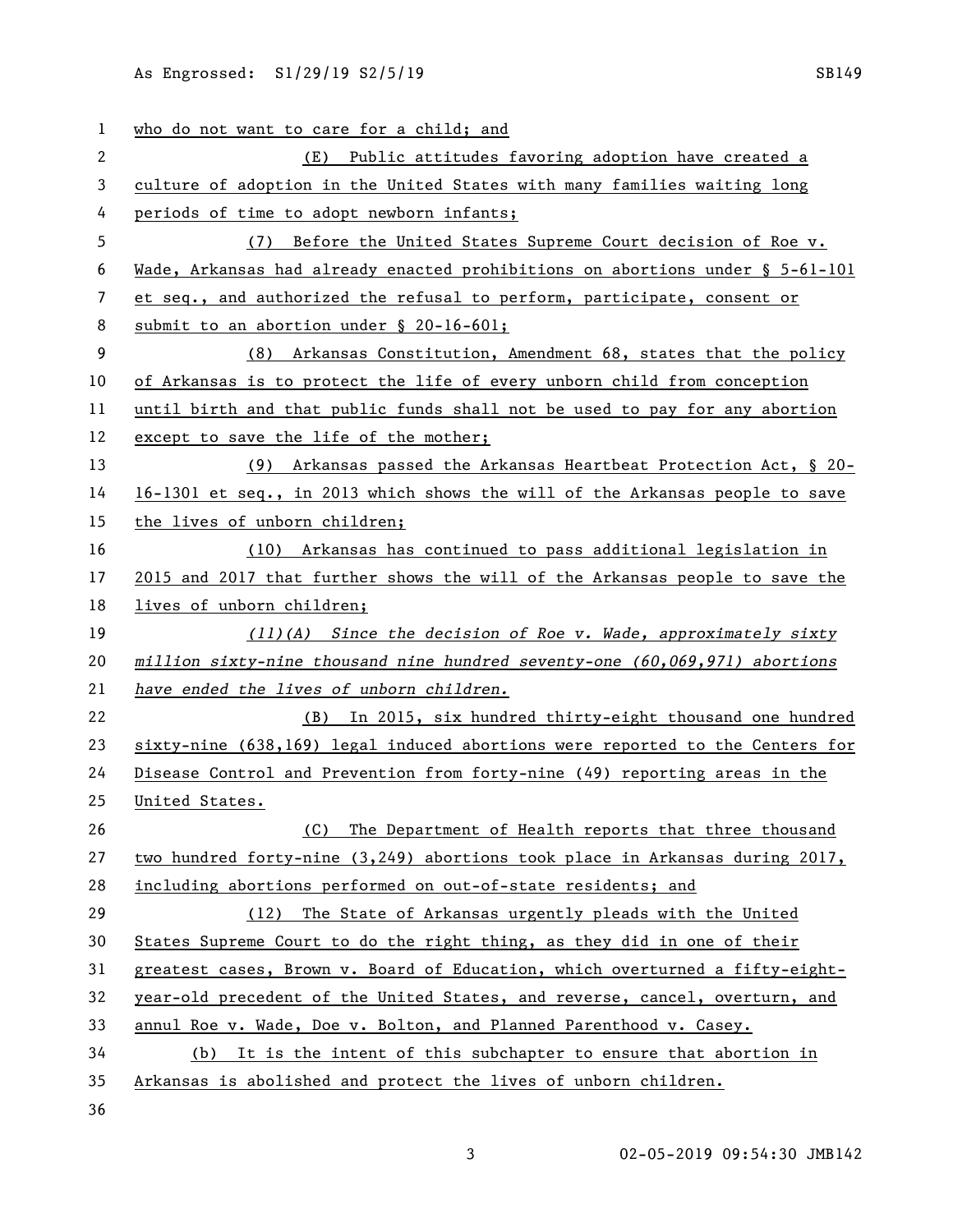| $\mathbf 1$ | 5-61-303. Definitions.                                                        |
|-------------|-------------------------------------------------------------------------------|
| 2           | As used in this subchapter:                                                   |
| 3           | $(1)(A)$ "Abortion" means the act of using, prescribing,                      |
| 4           | administering, procuring, or selling of any instrument, medicine, drug, or    |
| 5           | any other substance, device, or means with the purpose to terminate the       |
| 6           | pregnancy of a woman, with knowledge that the termination by any of those     |
| 7           | means will with reasonable likelihood cause the death of the unborn child.    |
| 8           | (B) An act under subdivision (1)(A) of this section is not                    |
| 9           | an abortion if the act is performed with the purpose to:                      |
| 10          | (i) Save the life or preserve the health of the                               |
| 11          | unborn child;                                                                 |
| 12          | Remove a dead unborn child caused by<br>(iii)                                 |
| 13          | spontaneous abortion; or                                                      |
| 14          | (iii) Remove an ectopic pregnancy;                                            |
| 15          | (2) "Fertilization" means the fusion of a human spermatozoon                  |
| 16          | with a human ovum;                                                            |
| 17          | (3) "Medical emergency" means a condition in which an abortion                |
| 18          | is necessary to preserve the life of a pregnant woman whose life is           |
| 19          | endangered by a physical disorder, physical illness, or physical injury,      |
| 20          | including a life-endangering physical condition caused by or arising from the |
| 21          | pregnancy itself; and                                                         |
| 22          | $(4)$ "Unborn child" means an individual organism of the species              |
| 23          | Homo sapiens from fertilization until live birth.                             |
| 24          |                                                                               |
| 25          | 5-61-304. Prohibition.                                                        |
| 26          | (a) A person shall not purposely perform or attempt to perform an             |
| 27          | abortion except to save the life of a pregnant woman in a medical emergency.  |
| 28          | (b) Performing or attempting to perform an abortion is an unclassified        |
| 29          | felony with a fine not to exceed one hundred thousand dollars (\$100,000) or  |
| 30          | imprisonment not to exceed ten (10) years, or both.                           |
| 31          | This section does not:<br>(c)                                                 |
| 32          | (1) Authorize the charging or conviction of a woman with any                  |
| 33          | criminal offense in the death of her own unborn child; or                     |
| 34          | (2) Prohibit the sale, use, prescription, or administration of a              |
| 35          | contraceptive measure, drug, or chemical if the contraceptive measure, drug,  |
| 36          | or chemical is administered before the time when a pregnancy could be         |